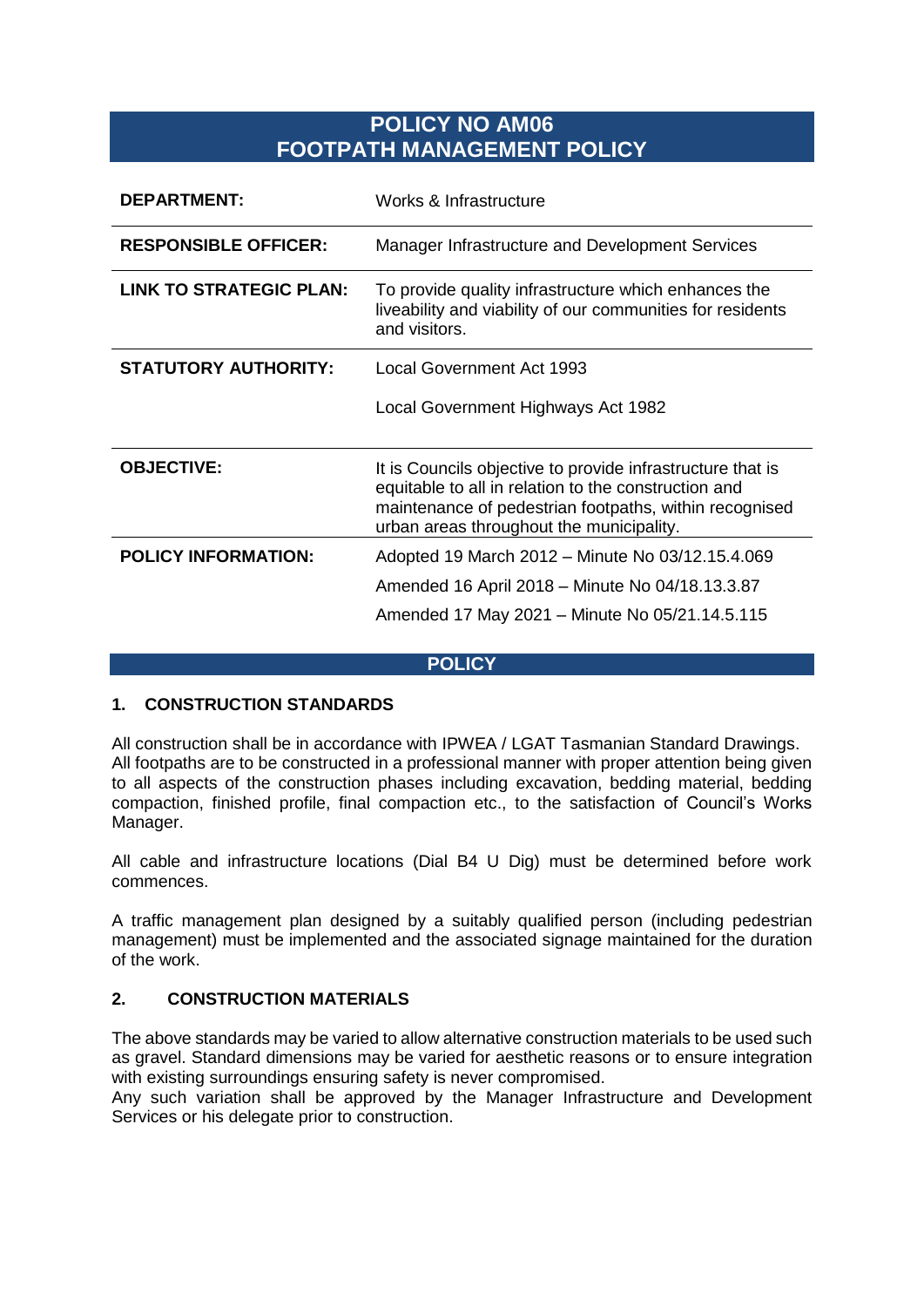# **3. SCHEDULING OF WORKS**

All construction or major reconstruction of footpaths shall be in accordance with the capital works program as adopted by Council's budget.

# **4. EXTRAORDINARY REQUESTS**

Any requests received for footpath construction not included in the capital works program will be listed for consideration by Council for inclusion in a future capital works program.

## **5. CLASSIFICATIONS & INTERVENTION LEVELS**

All footpaths (walkways) in the municipality are classified according to usage, standard of construction and location. This allows maintenance planning and compliance with risk management requirements. Intervention levels refer to the degree of unserviceability that needs to exist to trigger remedial action. This recognises that it is neither possible nor necessary to have perfect conditions everywhere at all times.

**Class 1**

High use urban shopping zone

Hard surface

*Intervention Level*

- Maximum joint deflection -15mm

- Maximum edge drop off 50mm
- Pothole width 200mm
- Pothole depth 20mm
- **Class 2**

Feeder paths to shops / Schools / Low medium use Hard surfaces

#### *Intervention Level*

- Maximum joint deflection -20mm
- Maximum edge drop off 50mm
- Pothole width 200mm
- Pothole depth 30mm
- **Class 3**

General urban path / Moderate Use Hard surface

*Intervention Level*

- Maximum joint deflection 30mm
- Maximum edge drop 75mm
- Pothole width 300mm
- Pothole depth 30mm

## **Class 4**

Gravel Path low use

## *Intervention Level*

- Maximum surface irregularity 50mm
- Pothole width 400mm
- Pothole depth 75mm
- Edge drop 100mm
- Surface washout 75mm